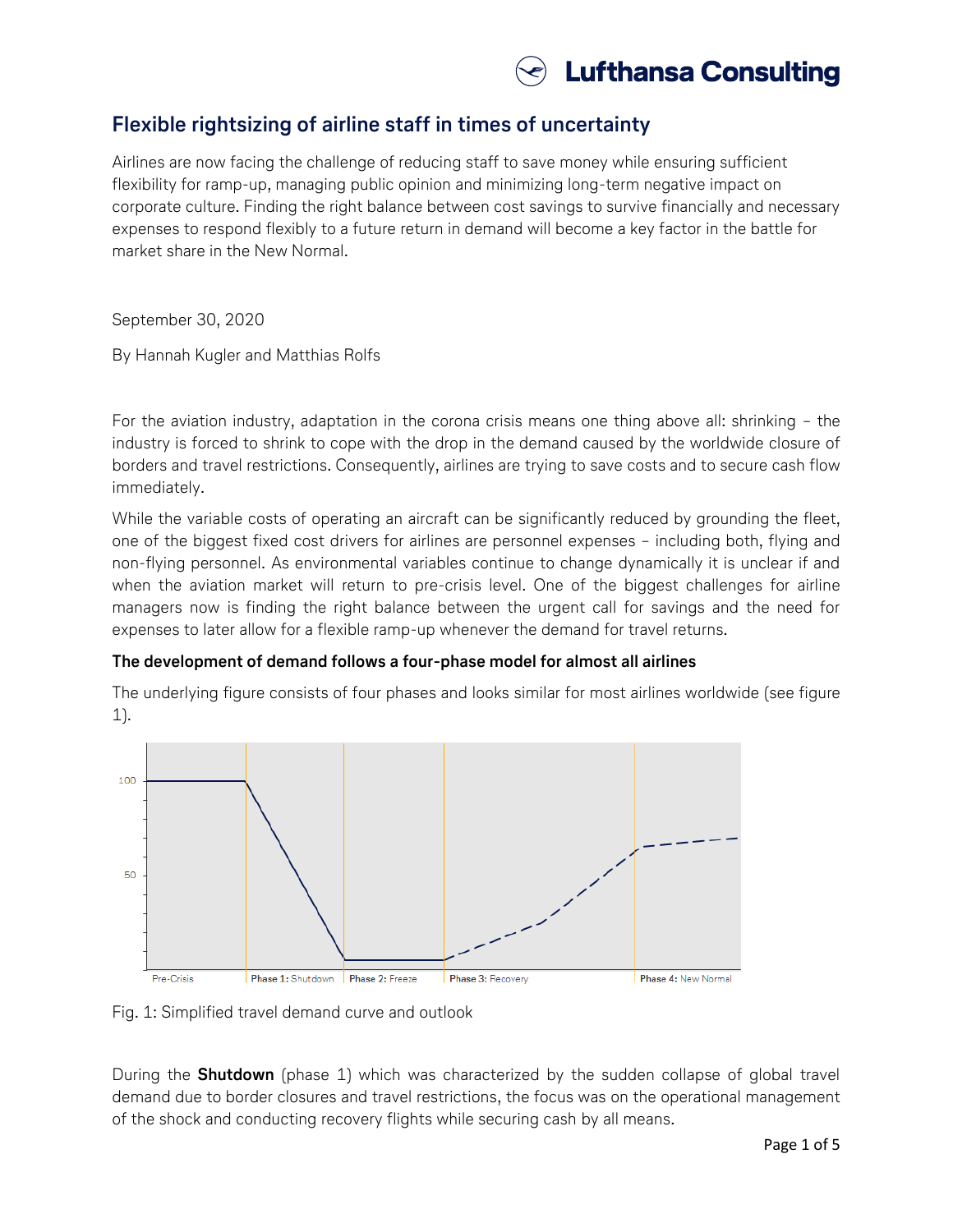

Due to different company models, collective bargaining agreements and country regulations, airlines all over the globe were given different leeway in which they were able to reduce personnel costs. Employees were either dismissed directly or sent on unpaid leave. In the few countries that supported such a model, employees were sent home on short-time work. Many formerly proud and independent airlines found themselves in direct financial dependence on their home countries.

The critical decisions during the **Freeze** (phase 2) largely took place behind closed doors of the executive boards and ministries. Based on rather rough forecasts of travel demand, many airlines entered the planning phase for a roadmap back to economic independence. They are now facing drastic personnel consequences with the outlook of staff cuts and long-term restructuring of employment contracts. Some political parties and especially trade unions demanded that airlines refrain from layoffs in return for taking advantage of government rescue packages. This will soon prove to be economically unfeasible in light of the dramatic and still growing gap between capacity and expected travel demand after recovery.

The short and long-term efforts to cut costs in the domain of human resources stand in contrast to the preparation for a **Recovery** (phase 3) and the required workforce flexibility to follow the pace of the market. Hiring and training new operational personnel is costly and time-consuming. When the demand returns - be it due to essential progress in vaccine development or at least due to the lifting of travel restrictions - a race for available market share will begin in which speed and flexibility are the key.

While the overall market will likely decrease it is unclear at what level the market will stabilize in the so-called **New Normal** (phase 4). Rather, the management of resources up to and during the recovery phase will decide the fate of the airlines: Who will be able to place capacity on the market quickly through flexible structures when things start to improve? Quantifying the required flexibility and the corresponding budget and then implementing it in practical terms is one of the most complex issues of this crisis.

### **How to design a holistic approach to managing operational staff**

The decisions to be taken in terms of cost savings while preserving flexibility can be organized into four areas (see Fig. 2).

#### **Cost cutting focus**



Fig. 2: Action model for HR staff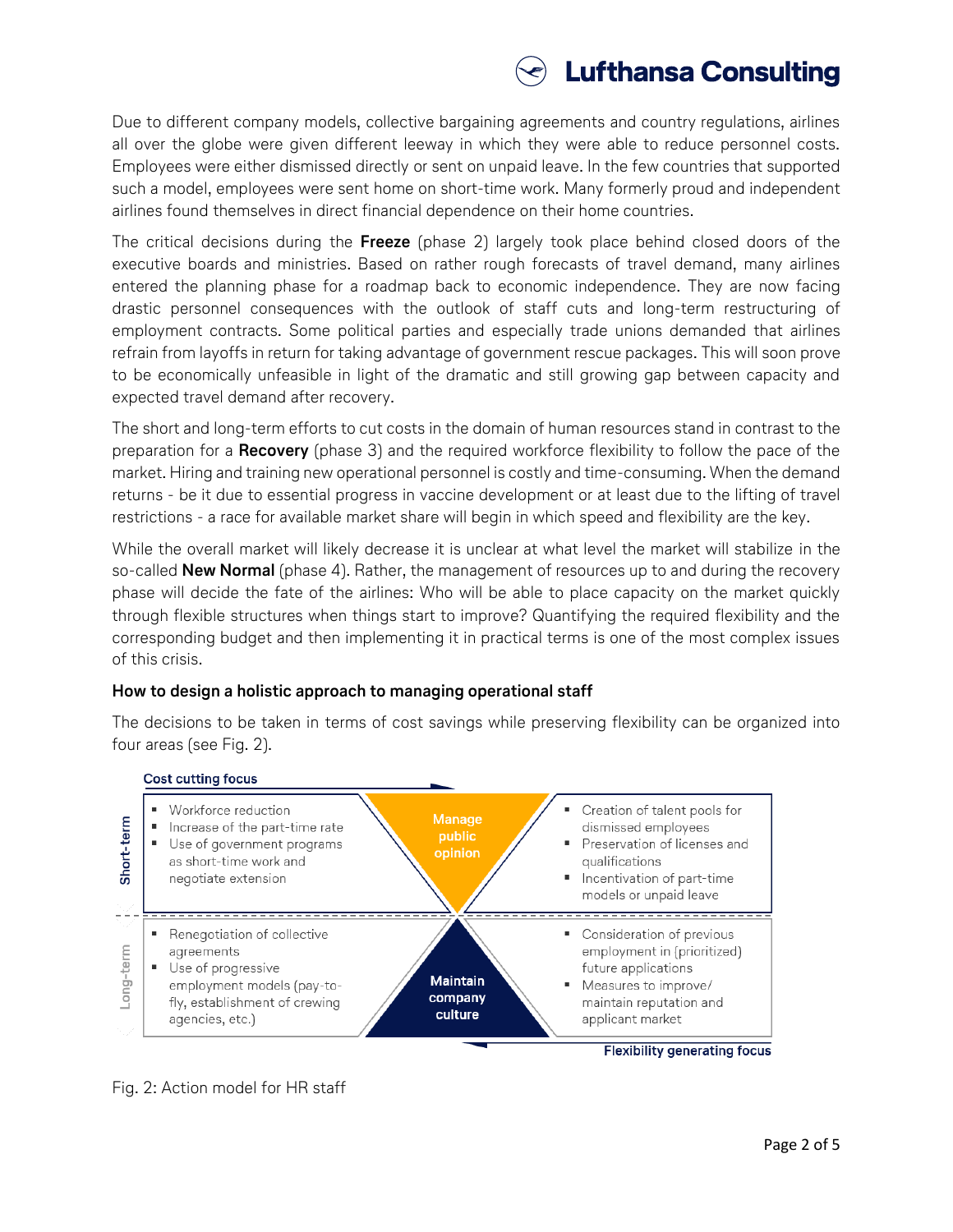

In the short term, conventional tools are available for the rapid and effective reduction of personnel costs. This includes the use of all government programs, the full utilization of increasing the rate of part-time work, if necessary in consultation with unions, and the layoff of redundant employees. To set a threshold, decent social compensation plans are advisable. In general, dismissed technical and crew staff represent significant investments and assets that cannot be easily reproduced. A particular challenge is also the preservation of residual loyalty after a layoff in this specific context.

In order to ensure flexible deployment of employees and create such a non-binding return loyalty, a three-tier model could be introduced (see Fig. 3). The levels of the model differ in the proximity to the company and in the speed of reactivation of the workforce - comparable to the different stages of aircraft storage, from immediate reactivation to deep storage with longer lead time until reactivation. These employment levels allow for a relatively fast recovery of flight operations.



Talent pool: The part of the workforce that is laid off gets access to a talent pool. This enables preferential treatment in the event of reapplication and loyalty-building measures. Licenses and qualification are not preserved.

Reserve workforce: A part of the current workforce will be offered a temporary leave in combination with license preservation. A short-term reactivation is possible at relatively short notice.

Core team: The core team of operational staff with additional qualifications enables the basic operations.



The first group of employees is the so-called **core team**. This core team is capable of ensuring tasks relevant for the operations during phase 2. When selecting employees for the core team, it is important to ensure that the size of the operations can be scaled up as quickly as possible with the help of these employees when demand increases. A social compensation plan supports choices between relatively similar employees. The selection of these employees also makes it possible to ensure that, in addition to e.g. flight trainers, also operational employees with specific and unique know-how remain in the company as know-how carriers.

This core team is **supplemented by a reserve workforce** which remains in a kind of hibernation but is nevertheless employed by the company until operations increase. These employees are subject to temporary leave (e.g. short time work or unpaid leave) but with maintained trainings and licenses. The size depends on the possibility of taking advantage of government support programs and the financial capability of the airline. Alternative occupation for this group of employees is possible but it is important to ensure a validity of licenses and certificates to allow a quick return at all times. It is crucial to maintain the highest level of safety standards even if employees only have a low number of training flights and actual flight operations. A detailed plan for risks and mitigations needs to be set up and communicated.

The **creation of a talent pool** for employees who were laid off during the crisis allows for residual loyalty in exchange for preferential treatment in future job offers at relatively low cost. This enables younger employees in particular to pursue a second career while maintaining at least a rudimentary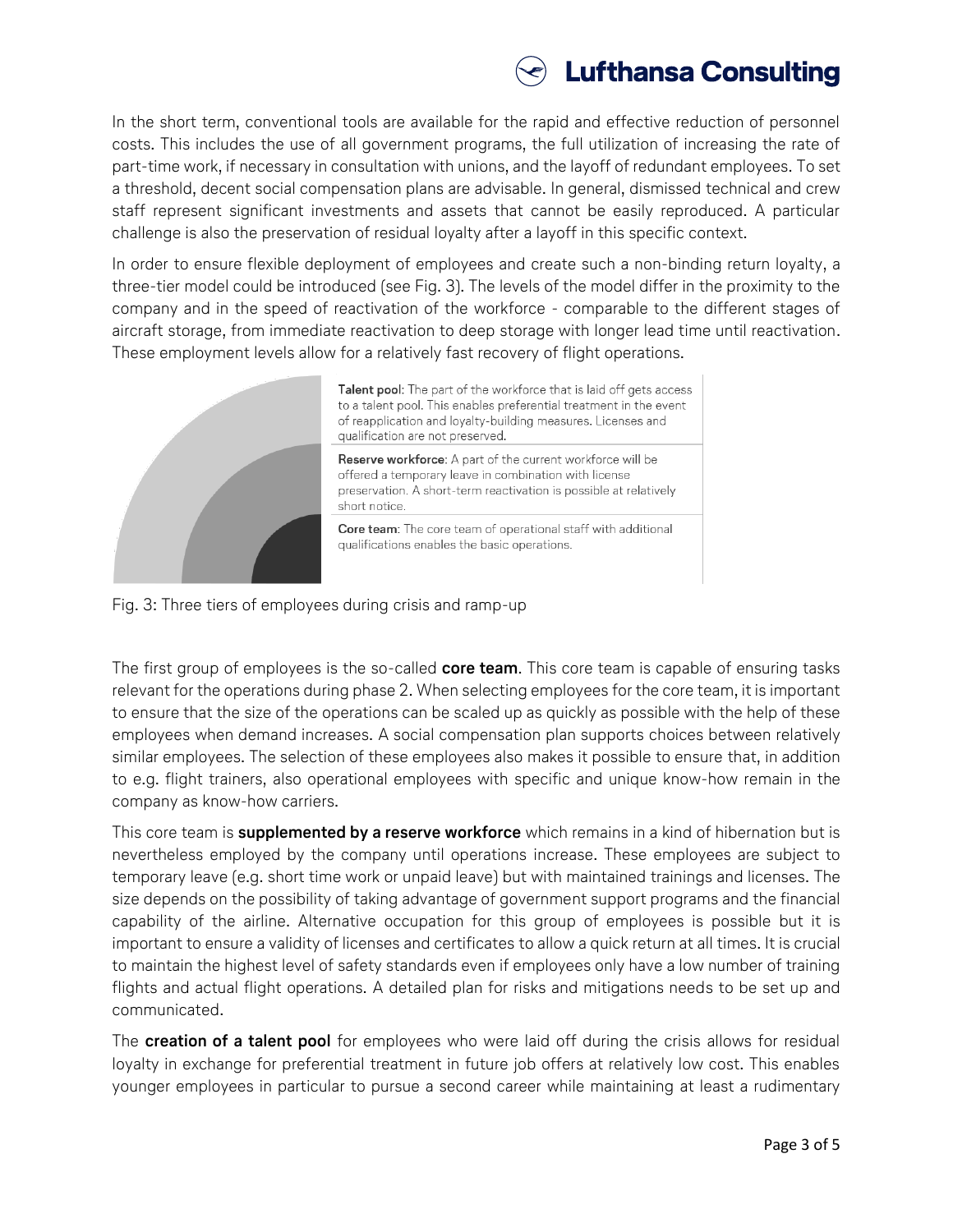

bond with their former employer. The airline, in turn, is given the opportunity to benefit from the investment in previous selection procedures and training when reemploying.

While the commercial responsibility for renewing the licenses of employed pilots usually lies with the employer, the cost-intensive preservation of professional qualifications from the first day of unemployment is the sole responsibility of the individual. It is not part of any state unemployment insurance or support. The same applies to the costly maintenance of type ratings which many airlines require as a prerequisite for entry. It is the additional costs and risks of unemployment that consequently lead to the special pressure on the situation of pilots and, especially in times of pilot surplus, has led to a large number of so-called "atypical employment relationships".

Unlike pilots, the challenge in the case of cabin crews is not so much the loss of licenses but rather the recruitment of personnel and rapid (re-)training while ensuring high quality standards. This also applies to all other technical staff and experts, especially in positions with a longer lead time for selection and training.

The provision of training and bonding can at least offer tangible perspectives even for the groups of employees who are not part of the core team. Furthermore, the time window in phase 2 is ideal for reshaping the collective bargaining conditions on the cost and flexibility side in order to gain improved sustainable competitiveness. Not only in the case of pilots, the assumed changed balance of power on the labor market opens the window for the renegotiation of collective agreements. It is furthermore possible to establish different employment models. While maintaining the traditional employment relationships for the core team, the experiences of the last weeks have shown the advantages of implementing crewing agencies. These crewing agency models make it possible to keep employees at arm's length away from the airline. Thus, airlines are enabled to react much faster to changes in demand for travel by adjusting the size of the operational staffing pool. Although they will always be a less attractive option for job-seekers, they also enable the revival of models such as "pay-to-fly" (e.g. as an option to keep the licenses and qualifications for people from the talent pool).

In addition to the relatively technical perspective on cost reductions and the provision of the necessary resources for the recovery phase, a holistic approach also requires planning and **managing public opinion** as the implementation of HR changes will lead to an increased public attention. Especially, since international air traffic has become the hotspot of the structural effects of the Corona crisis and state intervention was necessary in many cases to ensure the survival of the companies. The attention of politics and media has increased dramatically. It is important to plan internal and external communication from the very beginning, in addition to the technical planning of personnel measures. All employees and their professional associations and labor unions, political parties and government departments as well as the media must be kept informed in a transparent and objective manner.

While the management of public opinion falls into the category of short-term measures, due to the volatile orientation of the public media, the **preservation of corporate culture** is a longer-term leadership challenge. In connection with dynamically changing variables and increasingly drastic measures as well as a continuous public discussion and media coverage, fears and resistances with a potential to disrupt corporate culture in the long run will automatically grow.

In addition to safety challenges that are caused by a low utilization rate, the corporate culture has a direct impact on flight safety as a stressor. Especially for operational personnel. Therefore, special attention from operational managers is required (captains, purser, etc.). In addition to this primary